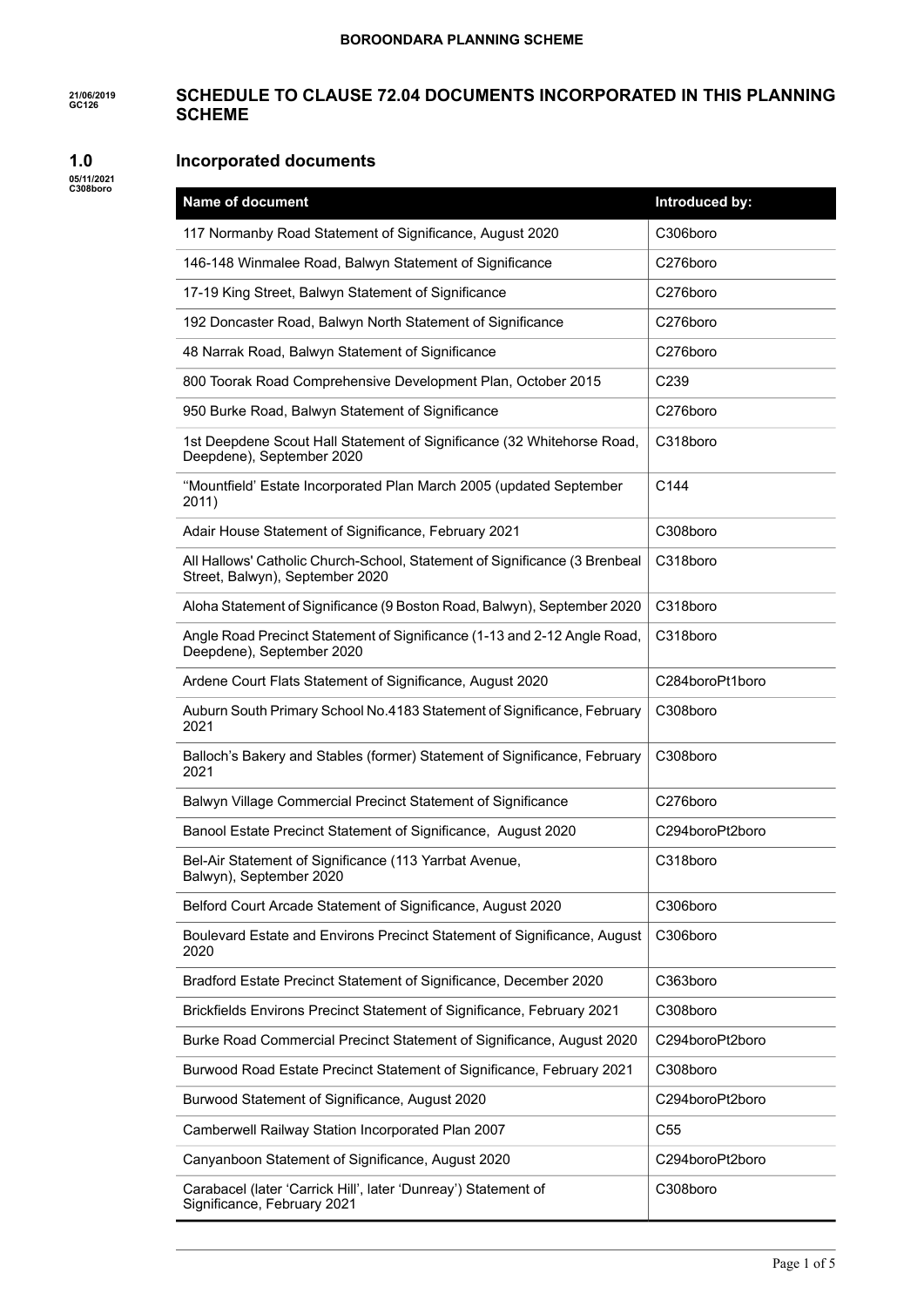| Name of document                                                                                                     | Introduced by:   |
|----------------------------------------------------------------------------------------------------------------------|------------------|
| Carmelite Monastery Melbourne Statement of Significance, August 2020                                                 | C294boroPt2boro  |
| Chandler Highway Upgrade Incorporated Document, March 2016 (Amended<br>December 2017)                                | GC80             |
| Church House Statement of Significance (146 Yarrbat Avenue,<br>Balwyn), September 2020                               | C318boro         |
| Clomanto Statement of Significance, February 2021                                                                    | C308boro         |
| Cotham Village Commercial Precinct Statement of Significance, August<br>2020                                         | C294boroPt2boro  |
| Craigmill Statement of Significance, August 2020                                                                     | C294boroPt2boro  |
| Cranmore Estate and Environs Precinct Statement of Significance, August<br>2020                                      | C284boroPt1boro  |
| Cukierman Residence Statement of Significance, February 2021                                                         | C308boro         |
| Dalsworth Statement of Significance, December 2018                                                                   | C <sub>285</sub> |
| Dickie House Statement of Significance, August 2020                                                                  | C284boroPt1boro  |
| Duplex Statement of Significance (35 to 37 Rowland Street, Kew), August<br>2020                                      | C294boroPt2boro  |
| East Kew Uniting Church and former Citizens Hall Statement of Significance,<br>August 2020                           | C306boro         |
| Edwardian Shops, 556-558 Glenferrie Road, Hawthorn Statement of<br>Significance, August 2020                         | C284boroPt1boro  |
| Eira Statement of Significance, August 2020                                                                          | C285             |
| Essington Estate & Environs Precinct Statement of Significance, February<br>2021                                     | C308boro         |
| Evandale (formerly Dewrang) Statement of Significance (269 Union Road,<br>Balwyn), September 2020                    | C318boro         |
| Fankhauser Farmhouse Statement of Significance                                                                       | C276boro         |
| Farey Brothers' Bakery (former) Statement of Significance, August 2020                                               | C284boroPt1boro  |
| Fernside (former) Statement of Significance, August 2020                                                             | C294boroPt2boro  |
| Flats Statement of Significance (7 Mangan Street, Balwyn), September 2020                                            | C318boro         |
| Flats Statement of Significance (20 Denmark Hill Road, Hawthorn<br>East), February 2021                              | C308boro         |
| Flying Fox Campsite, Yarra Bend Park, December 2004                                                                  | C60              |
| Former Frank Paton Memorial Church and Hall Statement of Significance<br>(958A Burke Road, Deepdene), September 2020 | C318boro         |
| Former Lion Rubber Works, Grant Dorman Statement of Significance, August<br>2020                                     | C284boroPt1boro  |
| Former W.R Nash and Son Showroom and Service Station Statement of<br>Significance, August 2020                       | C306boro         |
| Glenferrie and Riversdale Roads Commercial Precinct Statement of<br>Significance, August 2020                        | C284boroPt1boro  |
| Grange Hill (former Hillsbury) Statement of Significance, August 2020                                                | C294boroPt2boro  |
| Harp Village Commercial Precinct Statement of Significance, September<br>2020                                        | C340boro         |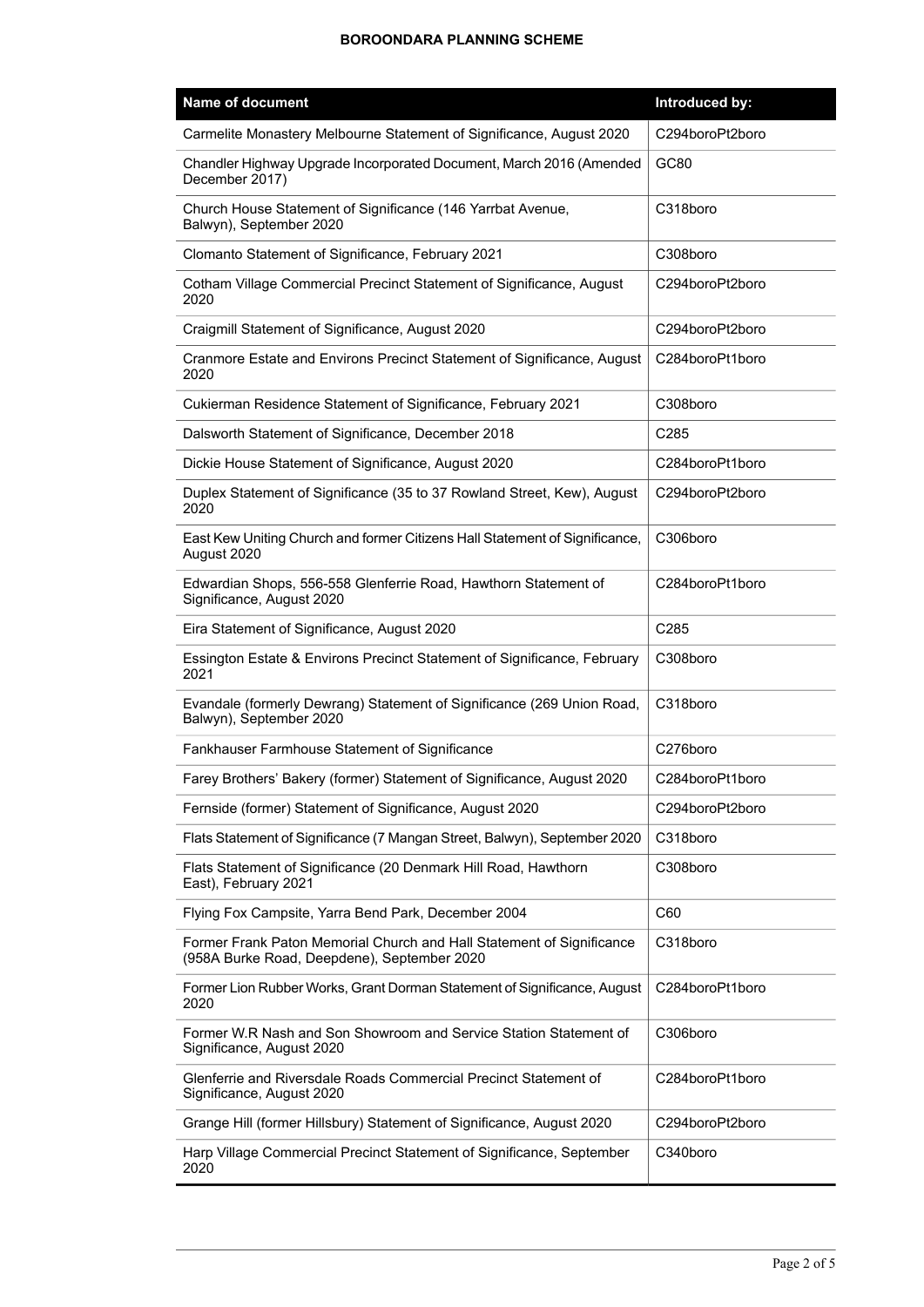| <b>Name of document</b>                                                                                   | Introduced by:   |
|-----------------------------------------------------------------------------------------------------------|------------------|
| Havelock Road, Denmark Hill Road and Linton Court Precinct Statement of<br>Significance, February 2021    | C308boro         |
| House and Garden Statement of Significance (171 Doncaster Road, Balwyn<br>North), September 2020          | C318boro         |
| House Statement of Significance (1 Mountain View Road, Balwyn<br>North), September 2020                   | C318boro         |
| House Statement of Significance (31 Studley Park Road, Kew), August 2020                                  | C294boroPt2boro  |
| House Statement of Significance (59 Pakington Street, Kew), August 2020                                   | C294boroPt2boro  |
| Houses (5 & 7 Higham Road, Hawthorn East), February 2021                                                  | C308boro         |
| Iona Estate Residential Precinct Statement of Significance, August 2020                                   | C294boroPt2boro  |
| Kew East Primary School No. 3161 Statement of Significance, August 2020                                   | C306boro         |
| Kew Primary School No. 1075 Statement of Significance, August 2020                                        | C294boroPt2boro  |
| Kew Residential Services Urban Design Framework, October 2003                                             | C <sub>53</sub>  |
| Kew Service Reservoir Statement of Significance, January 2019                                             | C <sub>293</sub> |
| Khartoum Statement of Significance (8 Kitchener Street,<br>Deepdene), September 2020                      | C318boro         |
| Les Cloches Statement of Significance, February 2021                                                      | C308boro         |
| Lindum Statement of Significance, August 2020                                                             | C294boroPt2boro  |
| Longford Estate & Environs Precinct Statement of Significance, February<br>2021                           | C308boro         |
| Lumeah Statement of Significance, February 2021                                                           | C308boro         |
| M1 Redevelopment Project, October 2006                                                                    | C62              |
| Mararoa Statement of Significance (28 Leonard Street,<br>Deepdene), September 2020                        | C318boro         |
| Mardegan House Statement of Significance, August 2020                                                     | C306boro         |
| Maud Street Maisonette Precinct Statement of Significance                                                 | C276boro         |
| May Street Precinct Statement of Significance, August 2020                                                | C294boroPt2boro  |
| McDonald-Smith House (former) Statement of Significance, August 2020                                      | C294boroPt2boro  |
| Melbourne City Link Project - Advertising Sign Locations, November 2003                                   | <b>VC20</b>      |
| Melbourne Croquet Club (Former Glenferrie Hill Recreation Club) Statement<br>of Significance, August 2020 | C284boroPt1boro  |
| Merledon Statement of Significance, February 2021                                                         | C308boro         |
| Methodist Ladies' College Statement of Significance, June 2020                                            | C305boro         |
| Milston House Statement of Significance, August 2020                                                      | C294boroPt2boro  |
| Misso House Statement of Significance, August 2020                                                        | C306boro         |
| Mombah (former) Statement of Significance, February 2021                                                  | C308boro         |
| Monash Freeway Upgrade Project Incorporated Document, March 2016                                          | GC47             |
| Newtown Housing Project Statement of Significance, February 2021                                          | C308boro         |
| North East Link Project Incorporated Document, December 2019                                              | GC98             |
| Norwood Terrace Statement of Significance, August 2020                                                    | C284boroPt1boro  |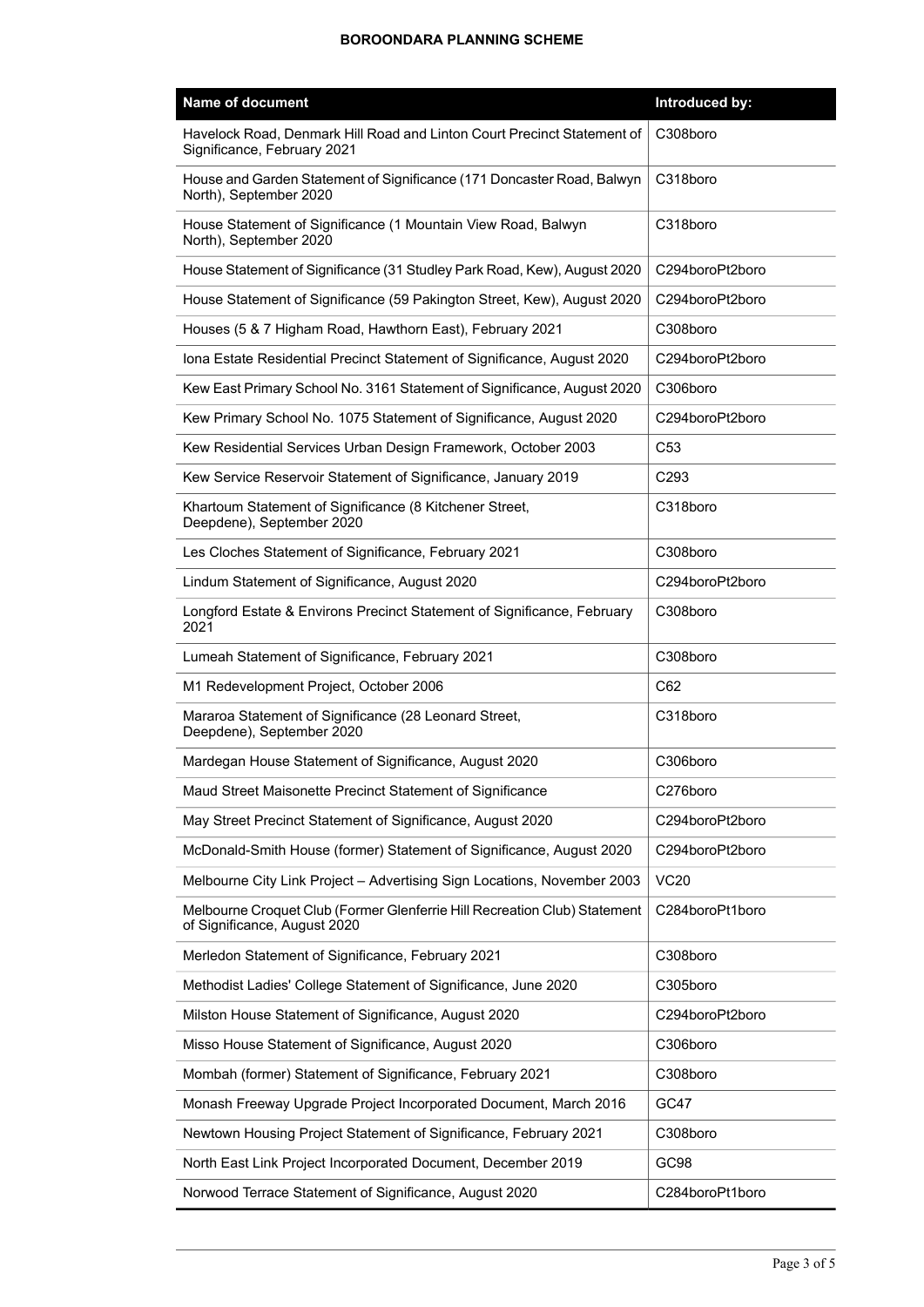| Name of document                                                                                                                                           | Introduced by:   |
|------------------------------------------------------------------------------------------------------------------------------------------------------------|------------------|
| Omro Statement of Significance, August 2020                                                                                                                | C294boroPt2boro  |
| Palace Balwyn Cinema Statement of Significance                                                                                                             | C276boro         |
| Red House Statement of Significance, May 2020                                                                                                              | C305boro         |
| Residence Statement of Significance (264 Cotham Road, Kew), August<br>2020                                                                                 | C294boroPt2boro  |
| Reumah Statement of Significance(1 Reumah<br>Court, Balwyn), September 2020                                                                                | C318boro         |
| Rexmoor Statement of Significance (8 Boston<br>Road, Balwyn), September 2020                                                                               | C318boro         |
| Riversdale Reserve Precinct Statement of Significance, August 2020                                                                                         | C284boroPt1boro  |
| Riversdale Village Precinct Statement of Significance, August 2020                                                                                         | C284boroPt1boro  |
| Rookery Estate Precinct Statement of Significance, August 2020                                                                                             | C284boroPt1boro  |
| Rosetta Statement of Significance, February 2021                                                                                                           | C308boro         |
| Shanklin, St Lawrence, Auburn, Fernside, Illawarra, Riversdale, Tooronga<br>Statement of Significance, February 2021                                       | C308boro         |
| Shops Statement of Significance (1139-1141 Burke Road, Kew), August<br>2020                                                                                | C294boroPt2boro  |
| Shrine of St Anthony Church Complex Statement of Significance, August<br>2020                                                                              | C284boroPt1boro  |
| Silver Birches (formerly Hillsborough) and Garden Statement of Significance<br>(129-131 Yarrbat Avenue, Balwyn), September 2020                            | C318boro         |
| Site Specific Control Under Schedule to Clause 52.03 of the Boroondara<br>Planning Scheme, 347 and 347A Riversdale Rd, Hawthorn East, April 2012           | C91              |
| Site Specific Control Under Schedule To Clause 52.03 of the City of<br>Boroondara Planning Scheme, 1 Whitehorse Road, Deepdene, June 2015                  | C220             |
| Site Specific Control Under Schedule To Clause 52.03 of the City of<br>Boroondara Planning Scheme, 20 Delany Close, Canterbury, October 1999               | NPS <sub>1</sub> |
| Site Specific Control Under Schedule To Clause 52.03 of the City of<br>Boroondara Planning Scheme, 29, 31, 33 Allambee Avenue, Camberwell,<br>October 1999 | NPS <sub>1</sub> |
| Site Specific Control Under Schedule To Clause 52.03 of the City of<br>Boroondara Planning Scheme, 308 High Street, Kew, June 2015                         | C <sub>220</sub> |
| Site Specific Control Under Schedule To Clause 52.03 of the City of<br>Boroondara Planning Scheme, 83 Charles Street, Kew, October 1999                    | NPS <sub>1</sub> |
| Site Specific Control Under Schedule To Clause 52.03 of the City of<br>Boroondara Planning Scheme, 240 Camberwell Road, Camberwell, October<br>1999        | NPS <sub>1</sub> |
| Site Specific Control Under Schedule To Clause 52.03 of the City of<br>Boroondara Planning Scheme, Nos. 217 - 219 Cotham Road, Kew, March<br>2012          | C143             |
| Smith's Paddock (Burwood Reserve) Environs Precinct Statement of<br>Significance, February 2021                                                            | C308boro         |
| St Anne's Church Statement of Significance, August 2020                                                                                                    | C306boro         |
| St Barnabas' Anglican Church Statement of Significance                                                                                                     | C276boro         |
| St Joseph's Catholic School (formerly St John's School) Statement of<br>Significance, August 2020                                                          | C284boroPt1boro  |